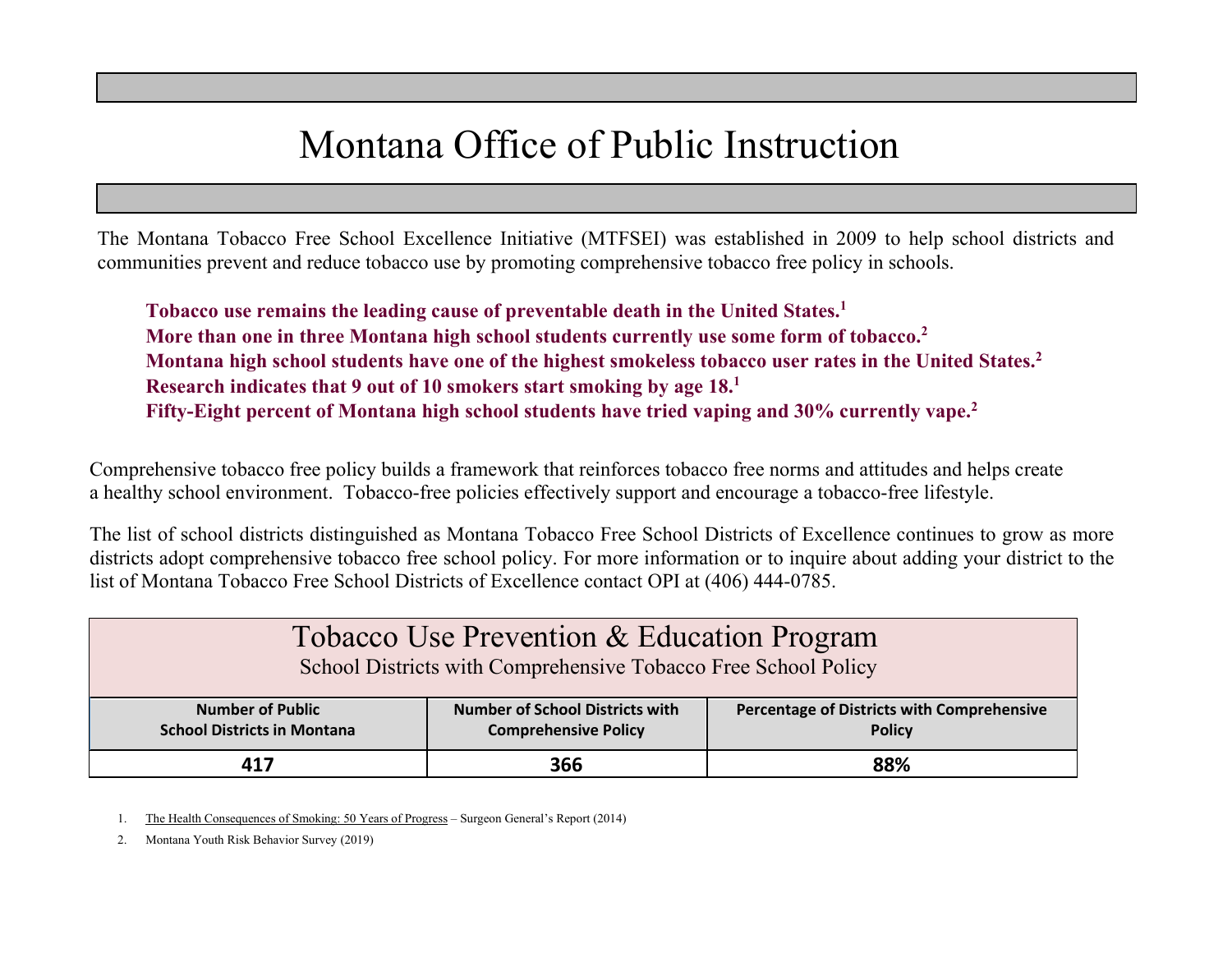## **Montana Tobacco Free School Districts of Excellence - April 2022**

Absarokee Public Schools\* Alberton Public Schools Alder-Upper Ruby Elementary Alzada Elementary Amsterdam Elementary Anaconda Public Schools\* Anderson Elementary Arlee Public Schools\* Arrowhead Elementary Ashland Elementary Auchard Creek Elementary Avon Elementary Ayers Elementary Bainville K-12 Schools Baker K-12 Schools Basin Elementary Beaverhead Co. High School Belfry K-12 Schools Belgrade Public Schools\* Belt Public Schools\* Benton Lake Elementary Biddle Elementary Big Sandy Public Schools\* Big Sky K-12 Schools Big Timber Elementary Billings Public Schools\* Birney Elementary Bloomfield Elementary Bonner Elementary Boulder Elementary Box Elder Public Schools\* Bozeman Public Schools\* Bridger K-12 Schools Broadus Public Schools\* Broadview Public Schools\* Brockton Public Schools\* Brorson Elementary

Butte Public Schools\* Bynum Elementary Cardwell Elementary Carter County High School Carter Elementary Cascade Public Schools\* Cayuse Prairie School District Centerville Public Schools\* Charlo Public Schools\* Chester-Joplin-Inverness PS\* Chinook Public Schools\* Choteau Public Schools\* Circle Public Schools\* Clinton Elementary Cohagen Elementary Colstrip Public Schools\* Columbia Falls Public Schools\* Columbus Public Schools\* Conrad Public Schools\* Cooke City Elementary Corvallis K-12 Schools Cottonwood Elem (Custer) Cottonwood Elem (Gallatin) Cottonwood Elementary (Hill) Creston Elementary Culbertson Public Schools\* Custer K-12 Schools Cut Bank Public Schools\* Darby K-12 Schools Davey Elementary Deer Creek Elementary Deer Lodge Elementary Deer Park Elementary Deerfield Elementary Denton Public Schools\* DeSmet Elementary Dillon Elementary

Divide Elementary Dixon Elementary Dodson K-12 Schools Drummond Public Schools\* Dupuyer Elementary Dutton/Brady K-12 Schools East Helena Elementary Ekalaka Public Schools\* Elliston Elementary Ennis K-12 Schools Eureka Public Schools\* Evergreen Elementary Fairfield Public Schools\* Fair-Mont-Egan Elementary Fairview Schools\* Fishtail Elementary Florence-Carlton K-12 Schools Forsyth Public Schools\* Fort Benton Public Schools\* Fortine Elementary Frazer Public Schools\* Frenchtown K-12 Schools Froid Public Schools\* Fromberg K-12 Schools Galata Elementary Gallatin Gateway Elementary Gardiner Public Schools\* Garrison Elementary Geraldine Public Schools\* Gildford Colony Elementary Glendive Public Schools\* Gold Creek Elementary Golden Ridge Elementary Grant Elementary Grass Range Public Schools\* Great Falls Public Schools\* Greenfield Elementary

Greycliff Elementary Hall Elementary Hardin Public Schools\* Harlem Public Schools\* Harrison K-12 Schools Havre Public Schools\* Hawks Home Elementary Hays-Lodge Pole K-12 Schools Heart Butte K-12 Schools Helena Flats Elementary Helena Public Schools\* Helmville Elementary Highwood Public Schools Hinsdale Public Schools\* Hobson K-12 Schools Hot Springs K-12 Schools Huntley Project K-12 Schools Hysham K-12 Schools Jackson Elementary Jefferson High School Joliet Public Schools\* Jordan Public Schools\* Judith Gap Public Schools\* Kalispell Public Schools\* Kester Elementary Kila Elementary King Colony Elementary Kinsey Elementary Kircher Elementary Knees (Twin Hills) Elementary Lambert Public Schools\* Lame Deer Public Schools\* LaMotte Elementary Laurel Public Schools\* Lavina K-12 Schools Lewistown Public Schools\* Libby K-12 Schools